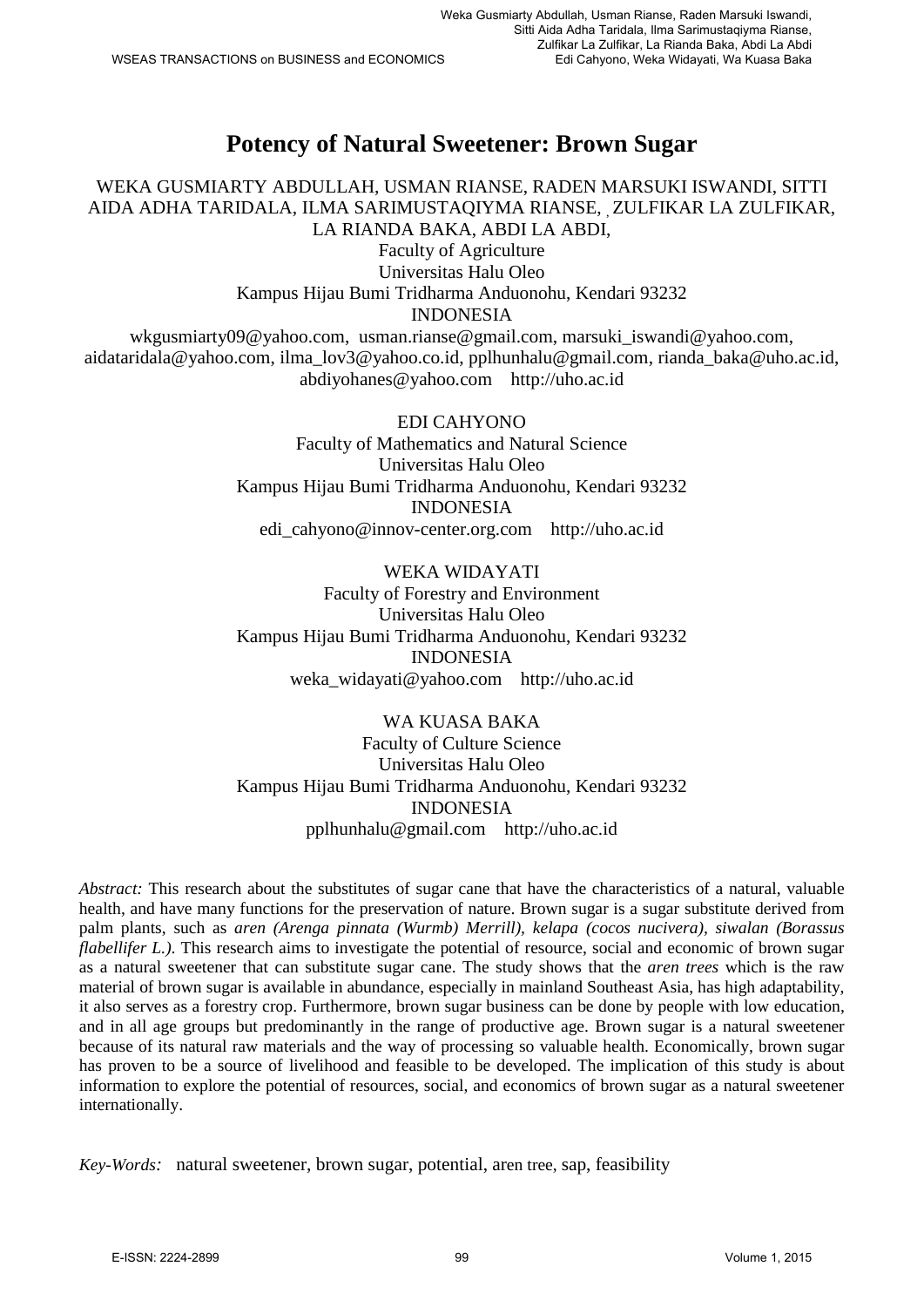#### **1 Introduction**

Sugar is a strategic commodity because it has used worldwidely. Sugar is used as an additive in various foods and beverages consumed daily by the world community. [1] According to Dubai's Sugar Yearbook data 2007 shows that sugar consumption was the smallest in Sub-Saharan Africa, at 8 million tonnes of sugar or 15.2 kg in per capita terms, then comes North America at 11 million tonnes, Eastern Europe at around 13 million tonnes, the Middle East and North-Africa at around 15 million tonnes and Western Europe, at around 18 million tonnes. All these four regions show a per capita consumption of at least 32 kg or more. Both the Indian Subcontinent and Latin America are consuming around 27 million tonnes of sugar a year, but per capita consumption in the Indian Subcontinet was only 16.3 kg while in Latin America it was much greater at 47.2 kg.

Increase in sugar consumption also occurred in India and Indonesia. [2] said that India's sugar consumption has increased steadily. Per capita sugar consumption has steadily increased from 5.3 kg per annum in the early 1960's to around 18 kg per annum at 2011. Increased consumption of sugar cane in Indonesia occurred every year but is not followed by the increased of production. It is pointed out by the [3] that sugar cane industry in the Indonesia is not able to meet the needs of the national consumption of sugar cane. This situation is shown in the Table 1 below.

Table 1. Production, Consumption, and Import, 2005-2013

| Year | Production | Import    | Consumption |
|------|------------|-----------|-------------|
|      | (Ton)      | (Ton)     | (Ton)       |
| 2005 | 2,241,742  | 1,980,487 | 3,057,536   |
| 2006 | 2,307,027  | 1,405,942 | 3,760,000   |
| 2007 | 2,448,143  | 2,972,788 | 3,750,067   |
| 2008 | 2,668,429  | 983,944   | 3,508,000   |
| 2009 | 2,299,503  | 1,373,546 | 4,850,109   |
| 2010 | 2,214,489  | 2,300,089 | 4,289,000   |
| 2011 | 2,228,259  | 2,060,000 | 4,670,770   |
| 2012 | 2,591,687  | 2,350,000 | 5,200,000   |
| 2013 | 2,762,477  | 2,260,000 | 5,516,470   |

Source: [4]

Table 1 shown that production, imports, and consumption on an upward trend generally, despite the downturn in certain years. Average increase in consumption is much greater than the average increase in production as well as imports. Decrease in production occurred in two consecutive years in 2009 and 2010. The highest increase of production occurred in 2012. Decline in imports occurred 4 times. The biggest decline in imports occurred in 2008. While the consumption is drop in last occurred in 2010, and after that sugar consumption continues to rise. Thus, it required a solution to meet the needs of the sugar in addition to sugar imports that can reduce foreign exchange without being followed by public welfare.

All the data is about sugar cane or white sugar. The high sugar demand of world community cannot be met by the sugar producers sustainably basis due to the limited resources of sugar beet or sugar cane. Thus, recent years the fulfillment of sugar demands came from beet plants genetically modified in the same way as most of the corn, soybeans and cotton grown in the U.S. The other half comes from sugar cane, [5].

There is the phenomenon that there is a great need for sugar as a sweetener, but people want a low-calorie sweetener and healthy. It is suitable with [6] which said that sugar is a purified (refined) sugar cane or beet juice after all the vitamins, minerals, proteins, enzymes and other beneficial nutrients discharged. As a result, the sugar does not contain a variety of nutrients and fiber found in other, more complex carbohydrates such as grains, fruits, and vegetables.

There is an alternative sugar. It is call low calorie sweeteners that its ingredients many times sweeter than sugar (sucrose). Examples include acesulfame-K, aspartame, saccharin, stevia and sucralose which are between 150 and 600 times sweeter than sucrose, and neotame which is between 7,000 and 13,000 times sweeter. Low calorie sweeteners are a valuable and safe tool for providing consumers with the opportunity to choose foods and beverages with different calorie levels [7]. According to [7] that in Europe and around the world, low calorie sweeteners, like other food additives, undergo a rigorous assessment process.

Sugar consumers turn to other sources of natural sweetener for health issues. Commodities are booming natural sweetener is stevia. Lately, many people complain about the aftertaste of stevia, and it doesn't melt or cook like sugar does [8]. Therefore, many people in the natural health community have been turning to agave nectar, a low-glycemic sugar made from the bulbous roots of agave plants. [8] continued that agave plants has also been embroiled in controversy about whether it is truly "natural" or even low glycemic.

Next, [9] said that the emphasis on the consumption of natural foods has resulted in the use of palm sugar concentrate as an alternative sweetener. There is brown sugar as the substitute of sugar cane. Brown sugar is a natural sweetener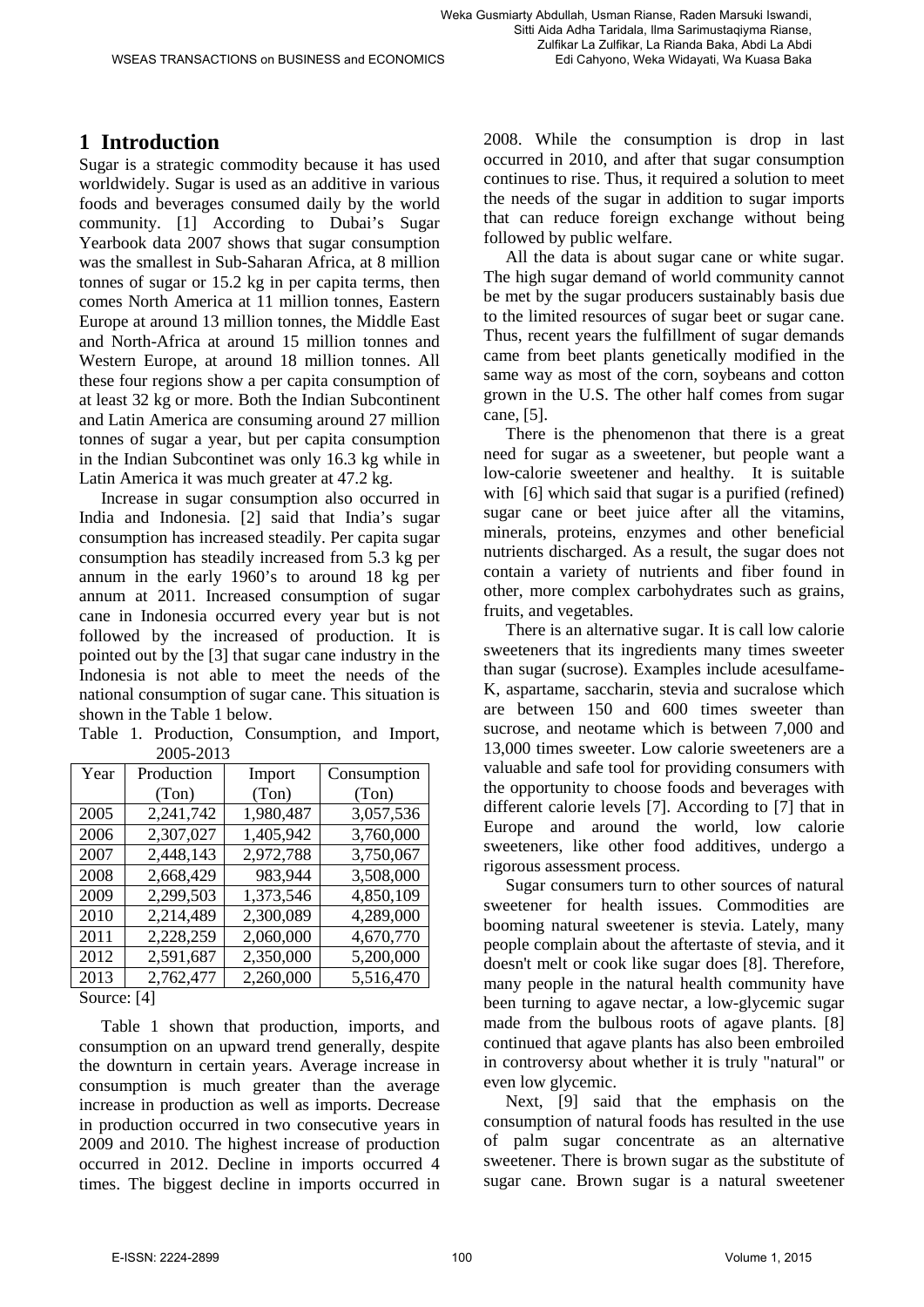derived from the sap of palm plants, like *aren (Arenga pinnata (Wurmb) Merrill), kelapa (cocos nucivera), siwalan (Borassus flabellifer L*). Productivity of sap from the *aren (Arenga pinnata (Wurmb) Merrill)* was the highest among the sap of *kelapa (cocos nucivera), siwalan (Borassus flabellifer L*). Thus, the study of the natural sweetener will be focused on brown sugar derived from *aren (Arenga pinnata (Wurmb) Merrill)*.

## **2 Research Background**

The aims of this research was to investigate the potential of resource, social and economic of brown sugar as a natural sweetener that can substitute sugar cane. Conceptual framework to achieve the research aims was shown on Figure 1.



Fig.1 Research Conceptual Framework

Figure 1 illustrates the connection between the problem about high consumption of sugar cane as sweetener for daily food and beverage and the effort to finding and explore its substitute that have valuable health and big potency in resource, social, and economic. It could be explained that there was a phenomenon of consumers want about natural sweetener.

It was suitable with [10] who said that artificial sweeteners are regulated by the Food and Drug Administration (FDA) as food additives. Next, he said that all of artificial sweetener must be reviewed and approved by the FDA before being made available for sale. There was consumers want to use many artificial sweetener that did not require FDA approval before sale or consume. Natural sweetener (brown sugar) could be solution of that wants. Besides that, brown sugar is not refined or bleached so it retains its nutrients.

## **3 Research Methodology**

Qualitative and quantitative methods were be used in this research. Potency in resource, and social of brown sugar were be investigated by qualitative method. The data were be collect by study of literature. Require data in this case were distribution and characteristic of Aren (*Arenga Pinnata (Wurmb) Merrill*), sap productivity, and its adaptability, demographic of brown sugar producer, and their habit in processing brown sugar.

Potency in economics of brown sugar were be investigated by quantitative method, namely R/C ratio analysis. R/C ratio shows feasible or not brown sugar business.

R/C ratio = 
$$
\frac{R}{c}
$$

Where R is revenue of palm farmer from brown sugar business, and C is total production cost (fixed and variable cost). Brown sugar business is feasible if R/C ratio  $> 1$ , and it is not feasible if SR/C ratio  $<$ 1. The result of R/C ratio will be compare with previous studies in order to obtain generalization about economic feasibility of brown sugar business.

## **4 Problem Solution**

Study of potencial of brown sugar as natural sweetener alternative translated in some aspect into the following:

### **4. 1 R**e**source potency**

Discussion about the resource potency of brown sugar include the assessment distribution of *aren tree* in the world with their advantages and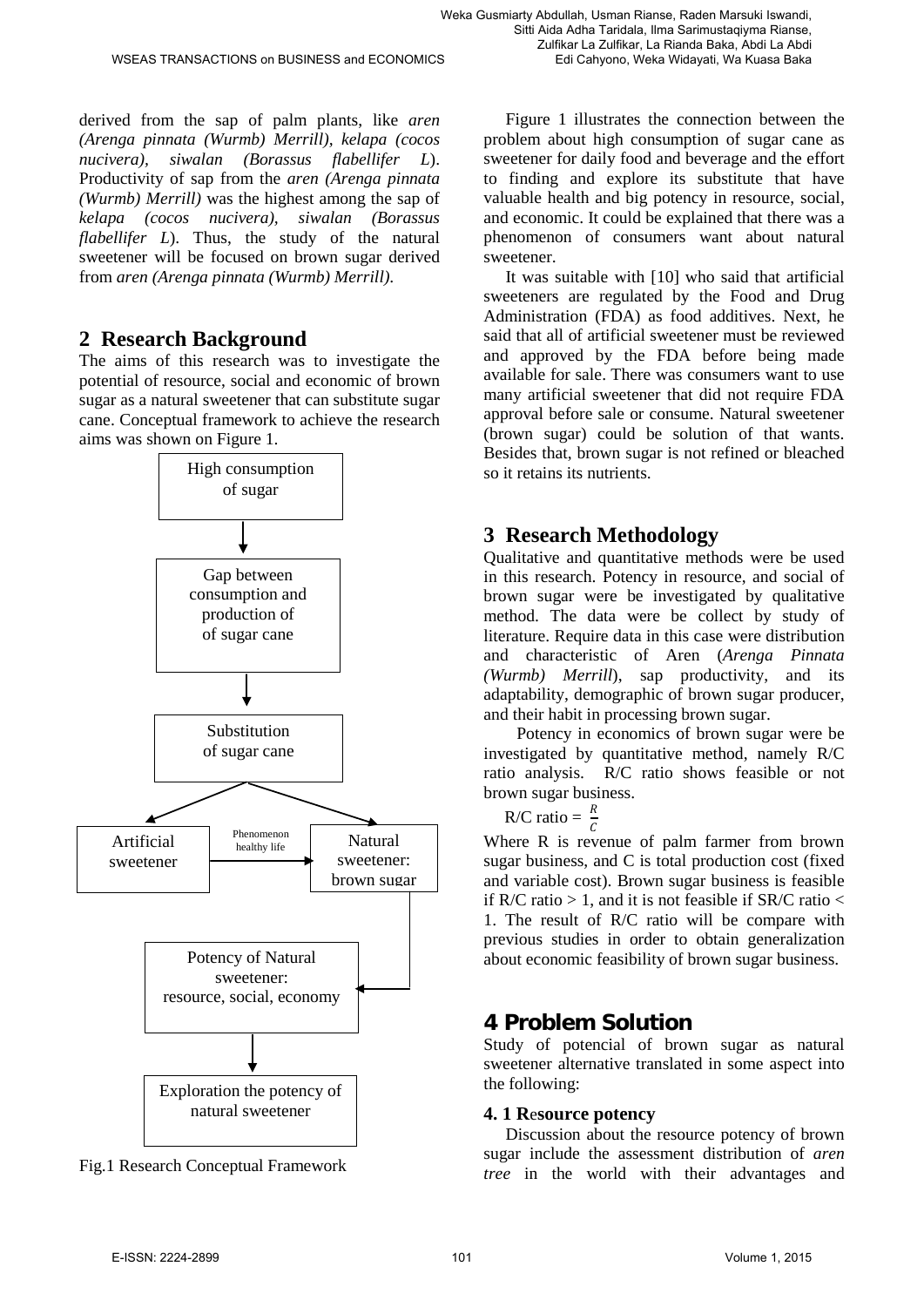Edi Cahyono, Weka Widayati, Wa Kuasa Baka

disadvantages as the main source of raw material (sap) on the manufacture of brown sugar. In this case the content of the natural nutrient in the sap and the brown sugar was examined also.

The raw material of brown sugar is derived from the sap of palm plants, such as *aren (Arenga pinnata (Wurmb) Merrill), kelapa (cocos nucivera), siwalan (Borassus flabellifer L.)*. Among the types of palm plant, *aren (Arenga pinnata (Wurmb) Merrill)* produce abundant sap. Average sap of *aren* 10-15 liters per tree per day [11]. The other study by [12] said that the average production of sap was highest was produced by *aren* in 10 to 20 years as much 20.83 liters per tree per day while *aren* in 21 to 30 years only produce 7.95 liters per tree per day. Compare with other palm plant, namely; according to [13] that the sap production of *siwalan (Borassus flabellifer L.*) 5-6 liters per tree per day, and [14] said that the sap production of *kelapa (cocos nucivera),* 3-5 liters per tree per day.

*Aren* grows naturally in the tropical regions. Spread of *aren* region cover: Southeast Asia to Papua east part, Jepang (Ryukyu Island), Vietnam (Annam) dan east Himalaya [15]. Native to Southeast Asia (Bangladesh, Brunei, Cambodia, India, Indonesia, Laos, Malaysia, Myanmar, Papua New Guinea, Philippines, Singapore, Sri Lanka, Thailand, Vietnam), occurring in tropical rainforest and dry forest [16].



Fig. 2. Distribution of native countries of *aren* Source: [16]

The map above shows countries where the species has been planted. But, it did not mean the species could not be planted in other countries than those depicted.

*Aren* has a different name (local name) in each country, namely : Indonesian (*aren, ejow, gomuti, kaong*); Thai (*tao,chok, kaong*); Vietnamese (*doasc,busng basng*); Burmese (*taung-ong*); Lao (*Sino-Tibetan*) (*taw tad*); English (arenga palm, sugar palm, sagwine); French (*palmier areng, palmier à sucre*); German (*Zuckerpalme*); Italian (*palma dello zucchero, palma arenga*); Spanish (*palma azucarera*), Holand suiker palm) ([16].

In southern Thailand, *aren* is widely grown in Petchaburi and Songkhla Provinces [9]. [17] said that in Indonesia, there are 14 province from 34 province that have the abundance of *aren tree*. It is showed in Table 2.

| N <sub>o</sub> | Province         | <i>Aren tree</i> area (Ha) |  |  |  |
|----------------|------------------|----------------------------|--|--|--|
| 1              | Moluccas         | 1,000                      |  |  |  |
| $\overline{2}$ | South Kalimantan | 1,442                      |  |  |  |
| 3              | Banten           | 1,448                      |  |  |  |
| 4              | Bengkulu         | 1,748                      |  |  |  |
| 5              | West Sumatra     | 1,830                      |  |  |  |
| 6              | North Moluccas   | 2,000                      |  |  |  |
| 7              | <b>Southeast</b> |                            |  |  |  |
|                | Sulawesi         | 3,070                      |  |  |  |
| 8              | Central Java     | 3,078                      |  |  |  |
| 9              | Aceh<br>Nangro   | 4,081                      |  |  |  |
|                | Darussalam       |                            |  |  |  |
| 10             | North Sumatera   | 4,357                      |  |  |  |
| 11             | North Sulawesi   | 6,000                      |  |  |  |
| 12             | South Sulawesi   | 7,293                      |  |  |  |
| 13             | Papuan           | 10,000                     |  |  |  |
| 14             | West Java        | 13,135                     |  |  |  |
|                | Total 60,482     |                            |  |  |  |

Table 2. Palm planted area in Indonesia, 2002

Source : [17]

Table 2 shows that West Java as the highest *aren tree* area, while the Southeast Sulawesi has the fifth largest area plantation among the fourteen provinces in 2002 (3,070 Ha). However, there has not been definite data about *aren tree* area until now. This is because aren has not been cultivated specifically but only grows wildly.

Breadth distribution of *aren tree* was caused its height adaptability. [18], [19], [20] said that *aren tree* has well adapts to a variety of agro climate, ranging from lowlands to 1,400m. [21] also reported that the sugar plant often grows from sea level to an altitude of 1,300 m above sea level. But this plant is more like a place with a height of 500-1,200 m [22] and when cultivated in places with an altitude of 500-700 m above sea level will give satisfactory results [21]. Soil conditions are adequate nest or excess water can pass, such as loose soil, volcanic soil on the slopes, and the soil is sandy land around the banks of the river is ideal for growing sugar. The best environmental temperature  $25^{\circ}\text{C}$  with an average annual rainfall of 1,200 mm on average.

In addition, to the excellence of its adaptation power so as to ensure the availability of raw material for brown sugar on a large scale, *aren* also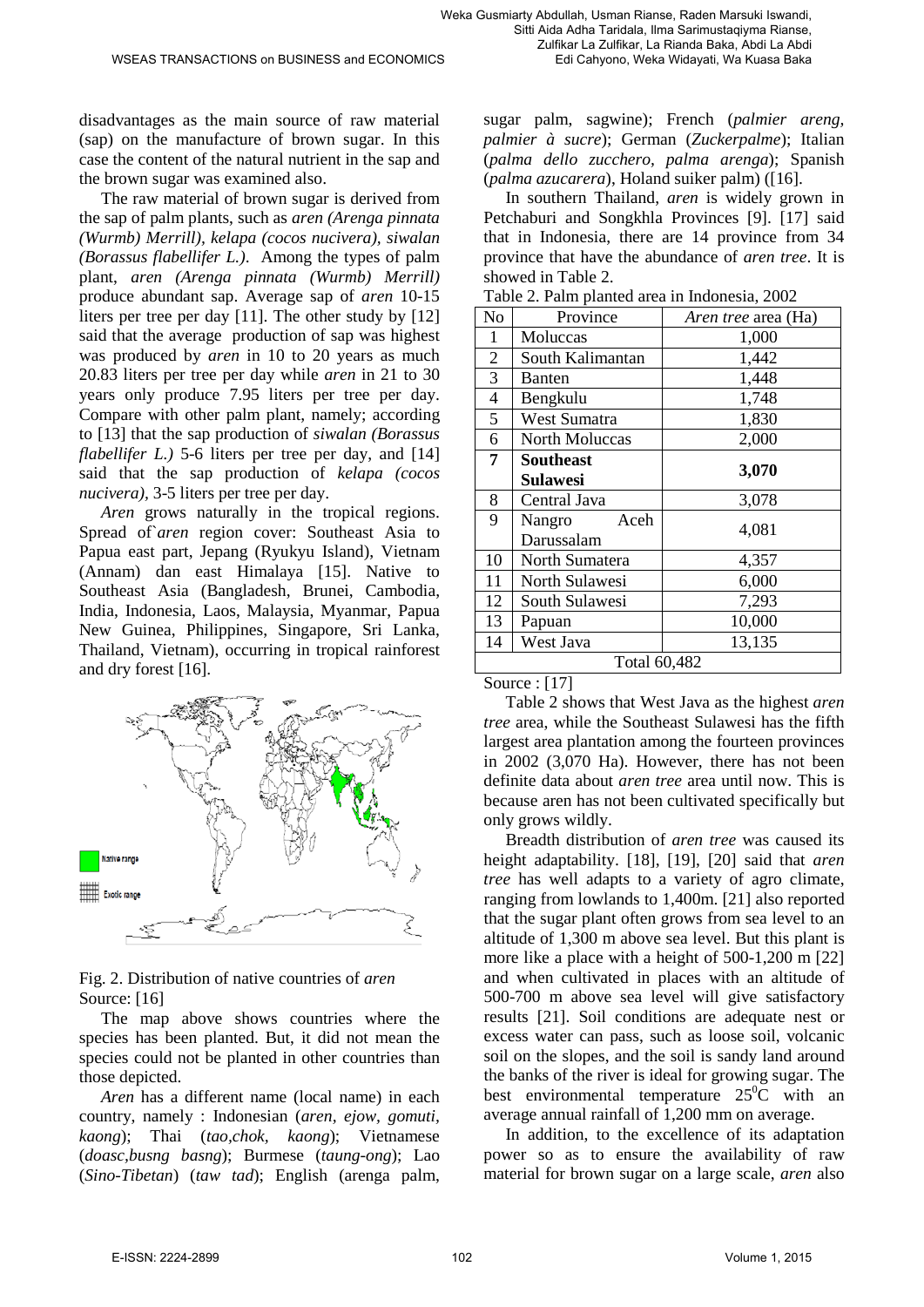palm/sugar palm); Philippines: *Pakaskas;* Thailand: Edi Cahyono, Weka Widayati, Wa Kuasa Baka

has a very good conservation benefits. [19] said that *aren* has a high tolerance in a mixed cropping pattern including the fast growing woody plants as well as have a lot of roots and dense canopy is suitable to be developed as well on marginal lands that are mostly poor farmers. In addition, [23] said that the *aren tree* produce biomass above-ground and in the soil that are very large so it plays an important role in the CO2 cycle.

In line with what was said by [15] about some advantage of *aren tree*, namely: a) it has high adaptability to various soil and agro climate condition, even though no intensively cultivation. b) it has high hydrolical function (relatively fast growing and has dense root and crown) making it suitable for plant conservation, c) it has high tolerance in mixed cropping pattern including timber plants. It is reported to by [24] that Sugar palms constitute an important resource at the local level that has a great potential as a component in agro-forestry systems.

Another advantage is that the *aren tree* can thrive even without fertilization. This as the result of research by [25] where the non-fertilizer application gave a better net benefit than the three fertilizer formulations for the sugar palm growth. Therefore, [25] recommend that the sugar palm be planted in community forests in northern Thailand using plenty of water, with a propertillage practice, and without costly fertilizer. This condition is also supporting the naturalness of brown sugar made from sap of *aren tree* (sugar plant).

 One of the indicators of brown sugar is a natural sweetener for raw materials derived from palm plants that grow naturally without artificial fertilizer and pesticide free. No pest and diseases have been reported [26]. Next, [26] said that brown sugar does not use artificial colorants and aroma enhancer.

Palm sugar is a nutrient-rich, low-glycemic crystalline sweetener that looks, tastes, dissolves and melts almost exactly like sugar, but it's completely natural and unrefined. has a far superior taste [8]**.**

Actually brown sugar has been known and used by some countries since some years ago. This is shown by the variation of the local names which vary by country and even in some regions within a country. Indonesia, Malaysia, Philippines, Thailand, India, Brazil, Mexico, and Venezuela has developed to produce palm sugar. There is some local name of brown sugar in some country [27] as follow: Indonesian: *gula kelapa*, *gula aren*, *gula merah*, *g*ula Jawa; Malaysia: *gula anau*, *gula Melaka*  [\(coconut palm\)](http://en.wikipedia.org/wiki/Coconut_palm), *gula kabung* [\(arenga pinnata](http://en.wikipedia.org/wiki/Arenga_pinnata) *nam tan pip* (น้ำตาลปี๊บ; pronounced [\[náːm.tāːn.píːp\]](http://en.wikipedia.org/wiki/Help:IPA_for_Thai_and_Lao)) **or** *nam tan puek* (น้ำตาลปีก; pronounced [[náːm](http://en.wikipedia.org/wiki/Help:IPA_for_Thai_and_Lao).tāːn.pùk]); Vietnam: *đường thốt nốt;* Sri Lanka: [jaggery,](http://en.wikipedia.org/wiki/Jaggery) *kitul-hakuru*, *tal-hakuru*, *pol pani;* Laos: *nam tan pip* (ນ**້**າຕານປິບ; pronounced [\[nâm.tàːn.píp\]](http://en.wikipedia.org/wiki/Help:IPA_for_Thai_and_Lao)); Bangladesh/Bengal: *gur* (cane sugar), *taal patali* (solid palm sugar), *khejur gur* [\(date palm](http://en.wikipedia.org/wiki/Date_palm) sugar); Cambodia:  $\mu$ <sub>nn</sub> sm (*skor tnot*); Burma: [jaggery,](http://en.wikipedia.org/wiki/Jaggery) *htanyet* (pronounced: [\[tʰəɲeʔ\]](http://en.wikipedia.org/wiki/Help:IPA_for_Burmese)); Telugu: *nalla bellam*, *thaati bellam* (Palm Jaggery); India disebut *kerala*, *karippati* atau *karipotti*, Kannada: *bella*.

[17] also reported that brown sugar is produced by country who has tropic climate, namely China, Thailand, Vietnam, India, Korea Selatan, Bolivia, Brazil, and Indonesia Indonesia as one of develop country that produce brown sugar have big potency as exporter country of brown sugar. Develop country as a producer country as well as a potential market of brown sugar. It is suitable with [28] who said that emerging markets have become an important economic pole, and rising interest in investment opportunities in these markets has spread among investors.

Brown sugar was a widely used health food in ancient India. Even now in many Indian villages it is being widely used. This is especially significant for women's health [29]. Next, [29] reported that traditionally that brown sugar has lots of medicinal qualities. It is widely used in Indian medical sciences like Siddha and Ayurveda. It is known to be effective against cold and lung related ailments.

Brown sugar potential as a sugar substitute is not only caused by the same function as a sweetener, but also because of the nature, unique flavor and aroma, as well as its nutritional content.

Compared to white sugar, brown sugar content has calcium, phosphorus, and iron higher, also contains thiamine and riboflavin [30]. It is showed by Table 3.

Table 3. Comparison of macro and micro minerals in brown sugar and white sugar

| Mineral                  | <b>Brown Sugar</b>                     | White Sugar |
|--------------------------|----------------------------------------|-------------|
|                          | Micro Mineral mg/L (ppm) in dry matter |             |
| Manganese                | 1.30                                   | 0.00        |
| (Mn)                     |                                        |             |
| Baron (B)                | 0.30                                   | 0.00        |
| $\text{Zinc}(\text{Zn})$ | 21.90                                  | 1.20        |
| Iron $(Fe)$              | 2.30                                   | 1.20        |
| Copper (Cu)              | 2.30                                   | 0.60        |
|                          | Macro Mineral mg/L (ppm) in dry matter |             |
| Nitrogen $(N)$           | 2.02                                   | 0.00        |
| Phosphorus (P)           | 790.00                                 | 0.70        |
| Potassium $(K)$          | 10.30                                  | 25.00       |
| Calcium $(K)$            | 60.00                                  | 60.00       |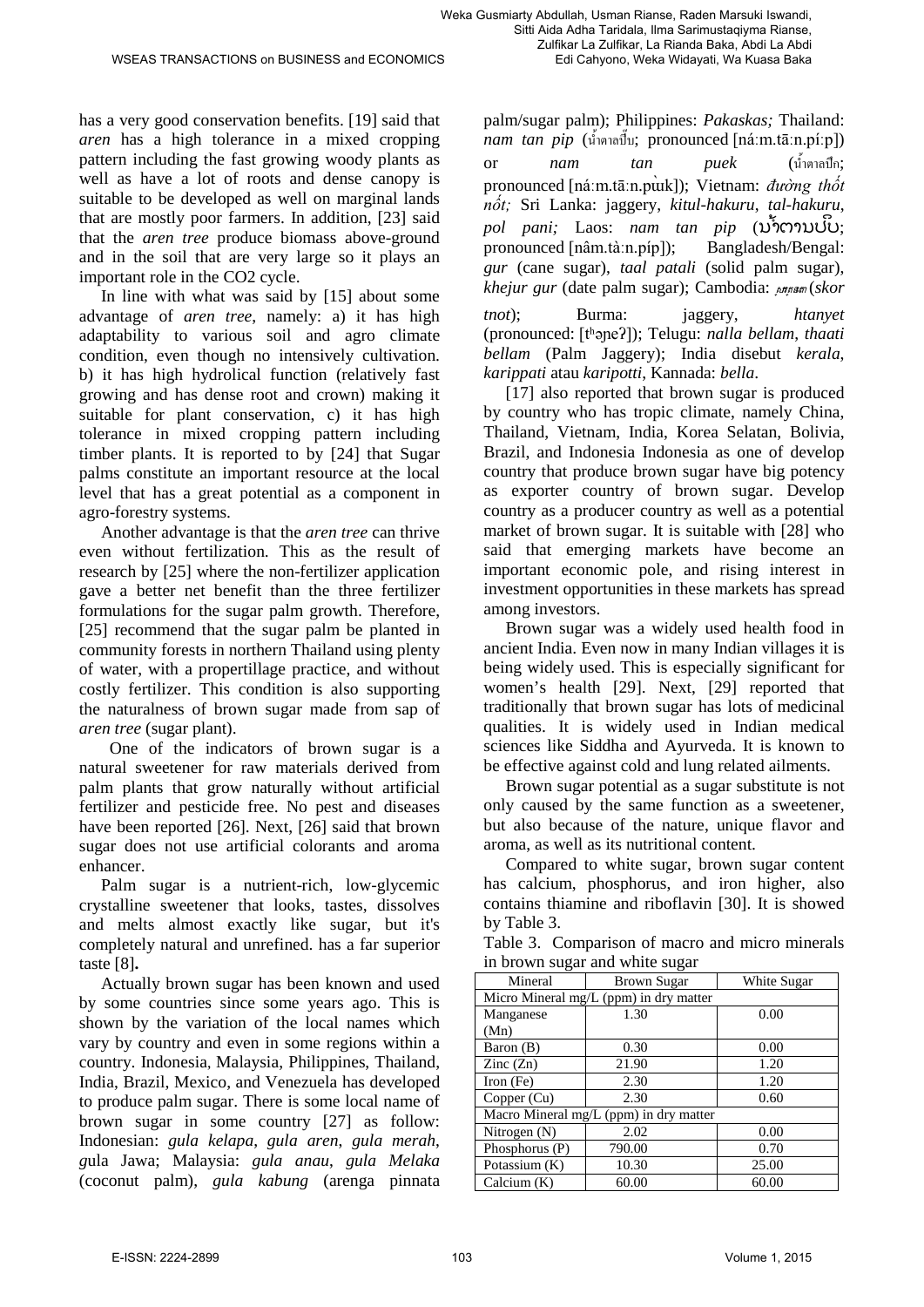| Magnesium    | 290.00 | 10.00  |
|--------------|--------|--------|
| (Mg)         |        |        |
| Sodium (Na)  | 450.00 | 10.00  |
| Chlorin (Cl) | 4.70   | 100.00 |
| Sulfur $(S)$ | 260.00 | 20.00  |

#### Source: [30]

Other health benefits of brown sugar has been reported by [31] that smaller calories contained in a palm sugar than white sugar. Palm sugar or brown sugar has a glycemic index value that is lower by 35 while the white sugar glycemic index of 58. Brown sugar still have the main benefit such environmentally friendly. It is because brown sugar is made from palm sap that free from pesticide.

[32] Also reported about comparison between palm sugar and white sugar. It is shown on Table 4. Table 4. Comparison Palm Sugar with Sugar Cane

| No             | Palm sugar                                                                                                                                                                                                                                                                                                                                 | <b>Sugar Cane</b>                                                                                                                                                                       |
|----------------|--------------------------------------------------------------------------------------------------------------------------------------------------------------------------------------------------------------------------------------------------------------------------------------------------------------------------------------------|-----------------------------------------------------------------------------------------------------------------------------------------------------------------------------------------|
| 1              | Free from Chemicals,<br>bleaches, preservatives<br>and GMO                                                                                                                                                                                                                                                                                 | Bleached using harmful<br>chemicals and bleaches,<br>the traces of which are<br>very much present in<br>the Sugar                                                                       |
| $\overline{c}$ | <b>Highly Nutritious,</b><br>contains about 24<br>nutrients including<br>Vitamins, Minerals and<br>Protein                                                                                                                                                                                                                                 | Contains hardly any<br>nutrients                                                                                                                                                        |
| 3              | All nutrients are natural<br>and not fortified or<br>artificially added                                                                                                                                                                                                                                                                    | Contains hardly any<br>nutrients                                                                                                                                                        |
| $\overline{4}$ | Contains Vitamin B12,<br>which is very rare to find<br>in Plant Sources.<br>Consumption of 15 gms<br>of Palmyra Palm Sugar<br>daily takes care of daily<br>Vitamin B12 requirement<br>of an adult                                                                                                                                          | Contains hardly any<br>nutrients                                                                                                                                                        |
| 5              | Traditionally in India<br>women are suggested to<br>consume palm sugar as a<br>first thing after giving<br>birth to a child and<br>immediately after<br>Puberty, because of its<br>high nutritional content                                                                                                                                | Contains hardly any<br>nutrients                                                                                                                                                        |
| 6              | Contains Low Glycemic<br>Index. The Glycemic<br>index is only 40.<br>Replacing cane sugar with<br>palm sugar is a big step<br>for diabetics, heart<br>patients, cancer patients<br>and obese people. Normal<br>people by replacing Palm<br>Sugar with white sugar,<br>the risk of diabetics,<br>obesity and heart ailments<br>are reduced. | Contains High<br>Glycemic Index. The GI<br>of cane sugar is more<br>than 92. This makes it<br>harmful for Diabetic<br>patients, heart patients,<br>cancer patients and<br>Obese people. |
| 7              | Safe for infants to have<br>Palm Sugar as it is free<br>from chemicals and<br>bleaches                                                                                                                                                                                                                                                     | Because of presence of<br>harmful chemical.<br>unsafe for infants to<br>consume                                                                                                         |

| 8  | Consumption of Palm<br>sugar does not make<br>children hyperactive                                                                                                                                                                                                                                                                                 | Consumption of cane<br>sugar makes children<br>hyperactive                                                                                                                                                                                                                                      |
|----|----------------------------------------------------------------------------------------------------------------------------------------------------------------------------------------------------------------------------------------------------------------------------------------------------------------------------------------------------|-------------------------------------------------------------------------------------------------------------------------------------------------------------------------------------------------------------------------------------------------------------------------------------------------|
| 9  | Palm sugar is certified<br>Organic                                                                                                                                                                                                                                                                                                                 | Most of the cane sugars<br>available in the market<br>are not organic                                                                                                                                                                                                                           |
| No | Palm sugar                                                                                                                                                                                                                                                                                                                                         | Sugar Cane                                                                                                                                                                                                                                                                                      |
| 10 | Palm sugar is free from<br>flocculent, surfactants,<br>viscosity modifiers                                                                                                                                                                                                                                                                         | The process of making<br>cane sugar crystals<br>includes these process                                                                                                                                                                                                                          |
| 11 | Adds unique exotic flavor<br>apart from sweetening the<br>dish.                                                                                                                                                                                                                                                                                    | Merely sweetens the<br>dish                                                                                                                                                                                                                                                                     |
| 12 | Contains medicinal<br>properties. Used in many<br>Ayurveda medicines and<br>in varieties of indigenous<br>medicines of India. By<br>itself it is considered as a<br>medicine for cough cold<br>and breath related<br>problems                                                                                                                      | Does not known to have<br>any medicinal<br>properties                                                                                                                                                                                                                                           |
| 13 | Palm trees are dry land<br>flora. They consume very<br>less water. Consuming<br>Palm Sugar is ecofriendly<br>way of living. An acre<br>used for Palmyra tree<br>cultivation can give more<br>than one and half times of<br>Palm Sugar yield than that<br>of cane sugar. In today's<br>population pressure over<br>land this is very<br>significant | Sugar cane consumes<br>lots of water. To get 1<br>kg of cane sugar, the<br>water consumed is<br>much higher than that<br>of Palm Sugar                                                                                                                                                          |
| 14 | Palm sugar consumption<br>brings in equality in<br>economy as this supports<br>unprivileged palm tree<br>tappers life. Since palm<br>sugar comes with minimal<br>processing, the proportion<br>of money spent on<br>processing is less and<br>proportion paid to the<br>farmers is more                                                            | Proportion of money<br>which goes to palm tree<br>tappers out of every sale<br>price paid by the<br>customer is high than<br>that of cane sugar.<br>Large share of the<br>money paid by the end<br>customer goes to big<br>sugar mill owners and<br>to meet out huge<br>processing expenditure. |
| 15 | Palm Sugar is the<br><b>Traditional</b> staple<br>sweetener of India. This is<br>the cause of health of<br>Indians for many<br>centuries.                                                                                                                                                                                                          | Introduced and<br>popularized to Indians<br>by the British. Cane<br>Sugar is one of the<br>cause of current health<br>problems of majority of<br>Indians through prolific<br>Diabetes, Anemia and<br>Malnutrition                                                                               |

#### Source: [32]

However [33] said that brown sugar processing is still traditional business and only done by a household, in contrast to the processing of sugar cane. It is produced by large-scale industries. Brown sugar processing business in Southeast Sulawesi Province in Indonesia is generally characterized by a very simple technology and rely solely on family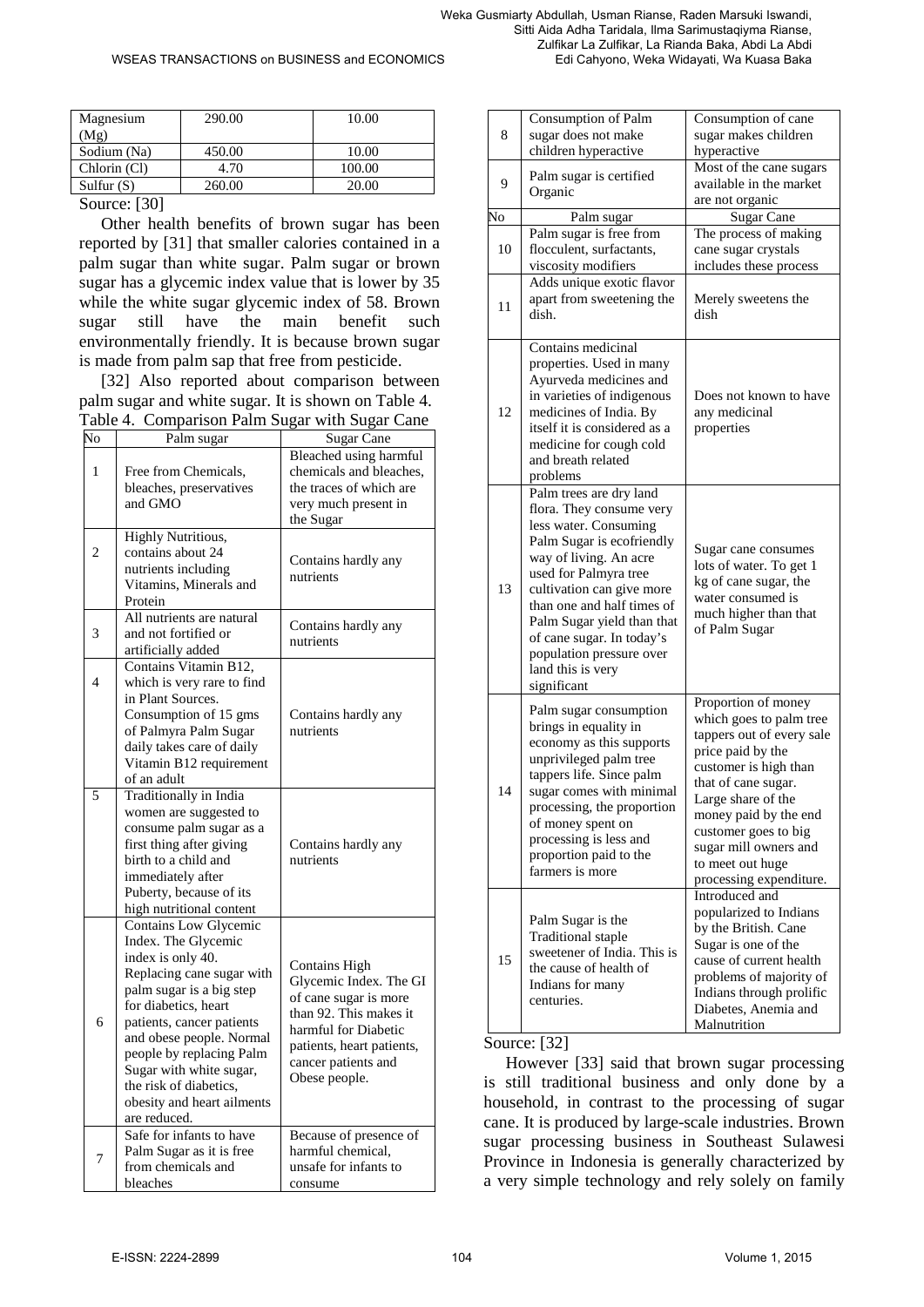labour or even just doing one or two people. Supply of brown sugar fluctuates widely in these conditions.

The fluctuating of brown sugar supply can weaken the Southeast Sulawesi potential market of brown sugar. Meanwhile, the certainty supply is requirement for good trade of brown sugar mainly for export purpose. Understanding of risk analysis is also important in this case. This is as proposed by [34] that is not everyone knows the inherent risks involved in investing or how to strike a correct balance between risk taking and making a profit. Next [35] said that Business risk is fundamental to the long term success of a company and the achievement of its goals.

#### **4. 2 Social potency**

Discussion about the social potency of brown sugar include the assessment of the social aspect of the brown sugar processing. These include: how to acquire knowledge about the processing of brown sugar, and the characteristics (age, education) of brown sugar producer.

Many social activities became a cultural community around brown sugar producers. Knowledge about creating and managing of brown sugar business are not obtained through a training or special education. Knowledge in managing brown sugar business is obtained based on personal experience and participate in helping a neighbor or family relatives. There is some of brown sugar producer who obtain their knowledge from generation to generation in his family.

That is one of the social potential of brown sugar. Easily transmitted knowledge of brown sugar processing based on emotional relationship between one to another person. It could be used to expand the spread of brown sugar business in many *aren tree* center.

Brown sugar business became source of livelihood for many people in the central areas of the *aren tree*. Thus the characteristics of brown sugar producer needs to be studied as one of the potential development of brown sugar business.

Brown sugar processing business consist of two types of activities, namely tapping and cocking the sap. These activities are still carried out without involving labor rent (labor outside the family). This is because a very small scale of business.

Brown sugar producers only tap between 1 until 5 *aren trees*. Small number of workers as well because they can maximize their energy in that business. This is because their average age in the range of productive age. It is shown in Table 5.

Table 5 showed the characteristic of brown sugar producers by age in the South East Sulawesi, contained in three districts, namely Kolaka, Bombana, and Muna. Table 5 showed that there is no old less than 15 years of brown sugar producer, and only 30% at most of brown sugar producer over the age of 55 years.

Table 5. Characteristic of brown sugar producers by age in the South East Sulawesi, 2014

|                |         | Umur                           |       |                                    |       |         |               |  |
|----------------|---------|--------------------------------|-------|------------------------------------|-------|---------|---------------|--|
| N <sub>0</sub> | Lokasi  | Produktif<br>$(15 - 54$ Tahun) |       | Non produktif<br>$($ >55 Tahun $)$ |       | Total   |               |  |
|                |         | (orang)                        | %     | (orang)                            | %     | (orang) | $\frac{0}{0}$ |  |
|                | Kolaka  | 113.00                         | 77.40 | 33.00                              | 22.60 | 146.00  | 100.00        |  |
| $\overline{c}$ | Bombana | 140.00                         | 70.00 | 60.00                              | 30.00 | 200.00  | 100.00        |  |
| 3              | Muna    | 13.00                          | 65.00 | 7.00                               | 35.00 | 20.00   | 100.00        |  |
|                | $C = 1$ |                                |       |                                    |       |         |               |  |

Source: [36]

The research by [37] also showed the dominance of people on productive age range who produce brown sugar. It is shown in Table 6.

Table 6. Characteristic of brown sugar producers by age in the Rejang Lebong District Bengkulu Province, 2013

| Old (year)         | Quantity (%) |
|--------------------|--------------|
| 25-40              | 40.69        |
| $41 - 55$          | 45.36        |
| 55-80              | 13.95        |
| $\sim$<br>$-2 - 1$ |              |

Source: [37]

Brown sugar processing business is dominated by processing the productive age. This indicates that the business of processing of brown sugar can be used as a potential jobs for people in the productive age who do not have jobs. This case as well as a solution for unemployment in Indonesia. The number of unemployed in Indonesia 2014 at 7.15 million people or 5.70% of the total labor force in Indonesia [38].

The level of education is usually a requirement to get a job, but not in this this brown sugar business. It can be seen in Table 7.

Table 7. Characteristic of brown sugar producers by education in the South East Sulawesi, 2014

|                |                                   | Location (District) |        |              |        |                |        |
|----------------|-----------------------------------|---------------------|--------|--------------|--------|----------------|--------|
| N <sub>0</sub> | Formal<br>education               | Kolaka              |        | Bombana      |        | Muna           |        |
|                |                                   | $\Sigma$ (org)      | %      | $\sum$ (org) | %      | $\Sigma$ (org) | %      |
| 1              | No school                         | 10.00               | 6.85   | 15.00        | 7.50   | 3.00           | 15.00  |
| 2              | Elementary<br>School (SD)         | 70.00               | 47.95  | 97.00        | 48.50  | 13.00          | 65.00  |
| 3              | High<br>Junior<br>School (SMP)    | 58.00               | 39.73  | 63.00        | 31.50  | 4.00           | 20.00  |
| $\overline{4}$ | Senior<br>High<br>School<br>(SMA) | 8.00                | 5.48   | 25.00        | 12.50  | 0.00           | 0.00   |
| 5              | University                        | 0.00                | 0.00   | 0.00         | 0.00   | 0.00           | 0.00   |
|                | Total                             | 146.00              | 100.00 | 200.00       | 100.00 | 20.00          | 100.00 |

Source: [36]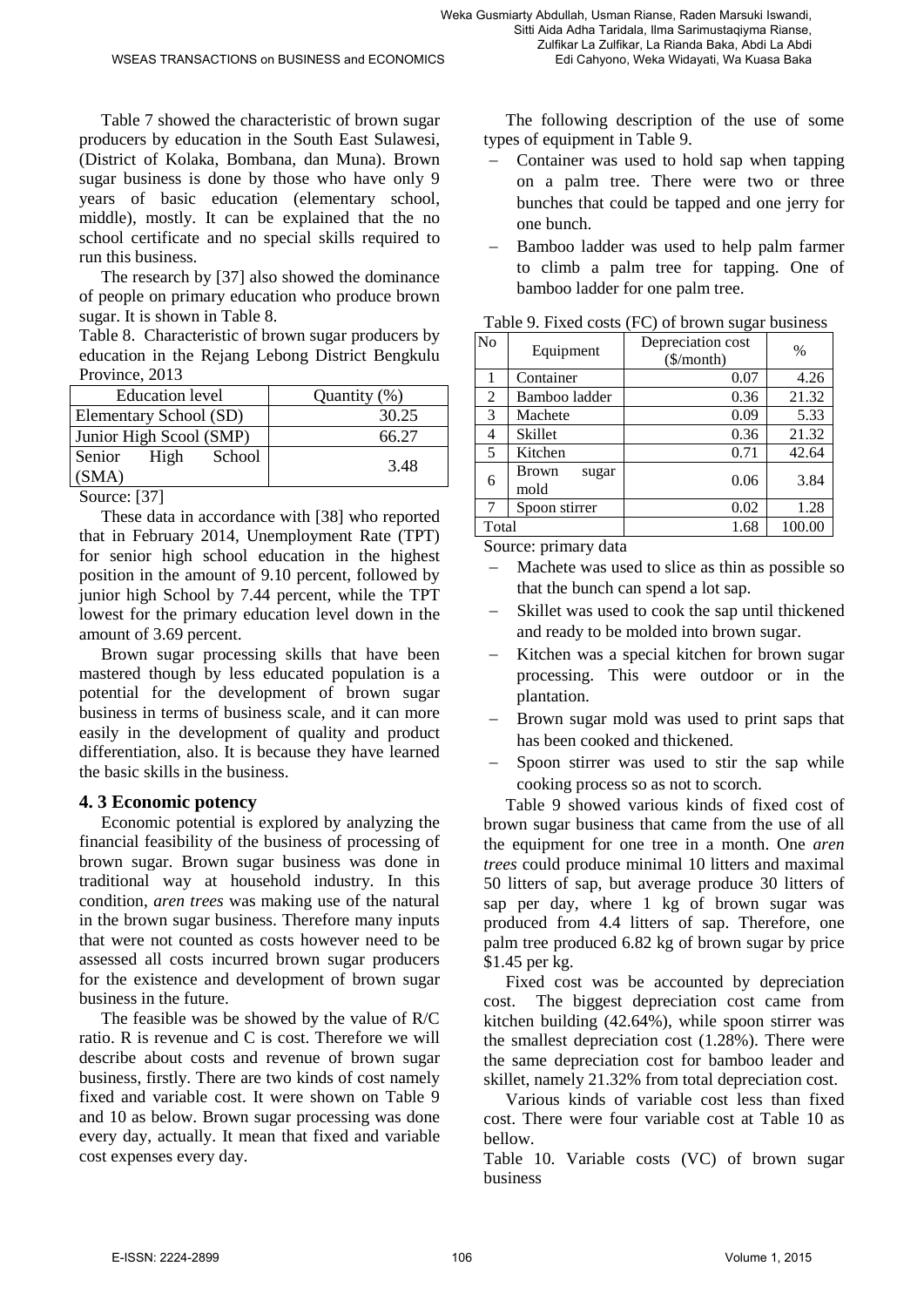Zulfikar La Zulfikar, La Rianda Baka, Abdi La Abdi Edi Cahyono, Weka Widayati, Wa Kuasa Baka

| N <sub>o</sub> | Equipment | Variable cost<br>$(\$/month)$ | $\frac{0}{0}$ |
|----------------|-----------|-------------------------------|---------------|
|                | Sap       | 78.26                         | 27.44         |
|                | Lime      | 0.43                          | 0.15          |
| 3              | Wood fire | 43.48                         | 15.24         |
|                | Labor     | 163.04                        | 57.16         |
| Total          |           | 285.22                        | 100.00        |

Source: primary data

Most farmers obtained palm sap from *aren tree* that grows wild in his plantation. Even so the sap should be counted as variable costs for development of brown sugar business in the future, and so for wood fire and labour. Lime purchased by brown sugar producers and used to inhibit the acidification process sap. This was the smallest variable cost.

Table 10 showed that labour cost was the highest variable cost. It could be explained that brown sugar processing needs a long time, about 10 hours. After ten hours of which brown sugar has been moulded, the work of a palm farmer was not finished, actually. He had to cook the sap that was tapped in the afternoon until the next morning with a small flame. It was done to prevent the sap became acid so it still can be mixed with morning sap and then processed into brown sugar. This continuous cooking process of sap resulting in high demand for fuel.

Base on all information above, now we can analysis feasibility of brown sugar business like Table 11 below.

| Table 11. R/C ratio of brown sugar business |  |  |
|---------------------------------------------|--|--|
|---------------------------------------------|--|--|

| <b>Brown</b> |                  |      |         |         |        |     |
|--------------|------------------|------|---------|---------|--------|-----|
| sugar        | Price            | FC   | VC      | TC      | R      | R/C |
| Production   | $(\frac{5}{kg})$ | (\$) | $($ \$) | $($ \$) | (3)    |     |
| kg           |                  |      |         |         |        |     |
| 204.55       | .45              | .68  | 285.22  | 286.89  | 296.44 |     |
| $\sim$       |                  | ۰    |         |         |        |     |

Source: primary data

Table 11 showed the difference between revenue (R) and cost (C), where  $R > C$ . Therefore the value of R/C ratio was bigger than one (R/C ratio  $> 1$ ). It mean that brown sugar business was feasible so it can exist and develop for the future business. However, the small value feasibility is not disputed by brown sugar producer because of the circulation of goods (brown sugar) is very fast. Brown sugar produced each day is always sold out, and even when there are orders for the next day.

The feasibility of very small numbers even close to one, which means the breakeven point (R=C). This happens because of the very large dependence against the nature of brown sugar producers in processing brown sugar. As a result, many production inputs were not counted as expenses so that they cannot take into account what the price per kg of brown sugar that they deserve or in other words, the price that can cover the expenses for production inputs as well as providing a profit. In this condition, regardless of the price of brown sugar in the level of trader will still be accepted by the palm farmer. It was also caused by brown sugar business was still very small scale so that these businesses bear higher costs. This can be overcome by expanding the production scale so that the production cost becomes more efficient.

The feasibility can be improved by increasing the sap raw material acquisition to more than 30 liters per tree. This can be done by intensive cultivation of palm trees and improve the skills of tapping.

Some researchers have examined the business feasibility of brown sugar in various regions in Indonesia such as follow:

[39] showed R/C ratio = 1,12 for brown sugar business in the Dukuh Village, Ngadiluwih Sub District, Kediri District, East Java Province, [40] showed R/C ratio =  $1,63$  for brown sugar business in the Tuhaha Village, Saparua Sub District, Maluku Tengah District, Maluku Province, [41] showed R/C ratio  $= 3.06$  for brown sugar business in the Mungka Sub District, Lima Puluh Koto Kota District, West Sumatera Province, [42] showed  $R/C$  ratio = 1,32 for brown sugar business in the Makian Village, Bacan Selatan Sub District, Halmahera Selatan Province, [43] showed R/C ratio =  $1,56$  and  $1,65$ respectively for the wet and dry seasons for brown sugar business in the Rejang Lebong District, Bengkulu Province, [44] showed  $R/C$  ratio = 1,5 for brown sugar business in the Bekoso Village, Pasir Belengkong Sub District, Paser District, East Kalimantan Province, [45] showed  $R/C$  ratio = 1.26 for brown sugar business in the Kulon Progo District, Yogyakarta Province, and [46] showed R/C ratio  $= 1.86$  for brown sugar business in the Cikuya Village, Culamega Sub District, Tasikmalaya District, West Java Province, [47] showed R/C ratio  $= 2.12$  for brown sugar business in the Tulo'a Village Bulango Utara Sub District, Bolango District, Gorontalo Province.

All of these studies indicate that the efforts of brown sugar processing in various regions in Indonesia is financially feasible. It shows the economic potential of brown sugar so that the business of processing of brown sugar can also be carried out in various regions in Indonesia and in other countries in Southeast Asia. This effort can also be scaled up so that it can supply more sweetener needs of the world community

## **5 Conclusion**

This paper is a qualitative and quantitative analysis. Some things are studied in this paper is on the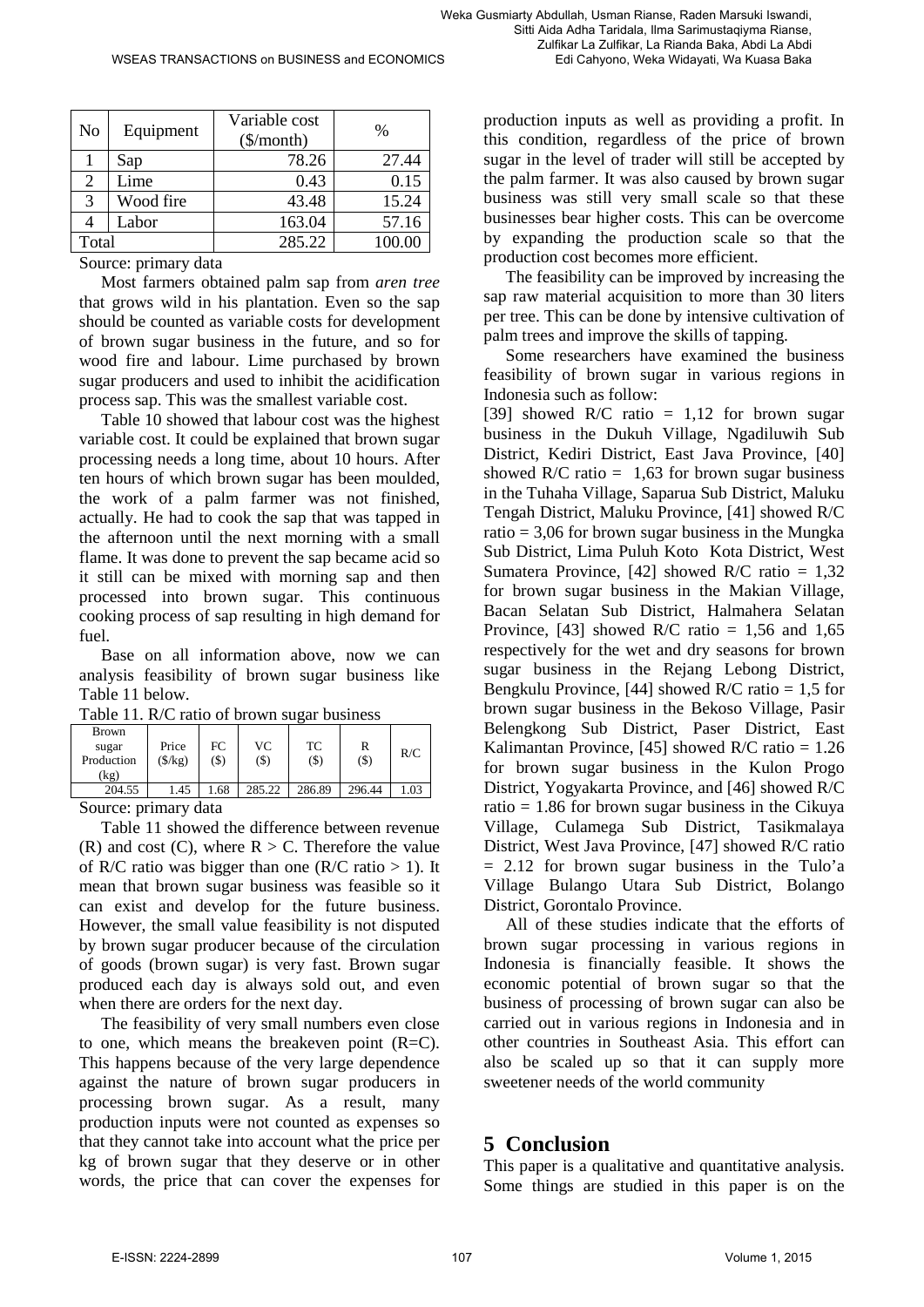various potentials of brown sugar as a natural sweetener in terms of resource, social, and economic potential.

First, potential resources in the form of a broad distribution of palm plant (*aren tree*) as a source of raw material sugar in mainland Southeast Asia, the high productivity of sap of plant palm, length of productive age, high adaptability to various climatic and soil conditions coupled with the additional benefits of plant conservation. Resource potential is also indicated by the naturalness of palm plants that are free of artificial fertilizers and pesticides, the excellence nutrient content of *aren* sap and brown sugar and the uniqueness aroma of brown sugar.

Second, social potential in the form of easily transfer skills to produce brown sugar through the emotional closeness of the relationship between the brown sugar producers. Social potential is also shown in the form of easily recognized and run of brown sugar business by people who only have primary education, so that the business as employment for the population in the productive age. And third, economic potential is indicated by the feasibility value of the brown sugar business.

The implication of this study is about information to explore the potential of resources, social, and economics of brown sugar as a natural sweetener internationally.

. *References:*

- [1] Baron, P, *Thinking Outsidee the Barrel*,  $4<sup>th</sup>$ Dubai Sugar Conference, 3-5 February. Dubai, 2008.
- [2] Malyadri, G., Pradesh*, A. A Study on Financial Performance of Sugar Industry in India. International*, Journal of Management and Strategy, Vol. 4 No. 6. 2013, Available at: http://www. facultyjournal.com/ (IJMS)*.*
- [3] Hairani, R.I., J.M Aji, and J. Januar. *Analisis Trend Produksi dan Impor Gula serta Faktor-Faktor yang Mempengaruhi Impor Gula Indonesia,* Berkala Ilmiah Pertanian, Vol. 1 No. 4, 2014, pp. 77-85, (In Indonesian).
- [4] Sekretariat Dewan Gula Indonesia, *Production, Consumption, and Import, 2005-2013*. 2013, Available at: pse.litbang.deptan.go.id/ind/ pdffiles/FAE27-2e.pdf*.* (In Indonesian).
- [5] Kilman and B. Tomson, *Modified Beet Gets New Life,* 2014, Available at: http://online.wsj. com/articles/SB1000142405274870470930457 6124454083334630.
- [6] Majalah Kesehatan. *Bahan kimia yang tidak alami. Ada apa dengan Gula,* 2012, Available [http://majalahkesehatan.com/ada-apa](http://majalahkesehatan.com/ada-apa-dengan-gula/)[dengan-gula/.](http://majalahkesehatan.com/ada-apa-dengan-gula/) (In Indonesian).
- [7] EUFIC. *Benefits and Safety of Low Calorie Sweeteners*, EUFIC REVIEW, 2012, Available at: [http://www.eufic.org/article/en/expid/](http://www.eufic.org/article/en/expid/%20Benefits_Safety_Low_Calorie_Sweeteners/)  [Benefits\\_Safety\\_Low\\_Calorie\\_Sweeteners/.](http://www.eufic.org/article/en/expid/%20Benefits_Safety_Low_Calorie_Sweeteners/)
- [8] Adams, M. *Why Organic Palm Sugar is the next big thing in natural sweeteners*, 2010, Available at: [http://www.naturalnews.com/028996\\_palm](http://www.naturalnews.com/028996_palm%20_sugar_natural_sweetener.html)  sugar natural sweetener.html.
- [9] Panyakul, V., *Palm sugar: The Indigenous Sweetness*, Green Net, ILEIA Newsletter, Vol. 2 No. 13, 1995, pp. 19-20, Bangkok, Thailand.
- [10] Mayo Clinic, *Artificial Sweetener and Other Sugar Substitutes*, 2004, Available at: [http://www.mayoclinic.org/healthy-living/](http://www.mayoclinic.org/healthy-living/%20nutrition-and-healthy-eating/in-depth/artificial-sweeteners/art-20046936)  [nutrition-and-healthy-eating/in-depth/artificial](http://www.mayoclinic.org/healthy-living/%20nutrition-and-healthy-eating/in-depth/artificial-sweeteners/art-20046936)[sweeteners/art-20046936.](http://www.mayoclinic.org/healthy-living/%20nutrition-and-healthy-eating/in-depth/artificial-sweeteners/art-20046936)
- [11] Hidayat, Y, M. Syukur, dan Tufail, I.A., *Prospek dan Kelayakan Pengolahan Gula Aren di Desa Makian Kecamatan Bacan Selatan, Halmahera Selatan. BPTP Maluku Utara*, 2012. Available at: http://boedakrimbun.blogspot. com/2012/06/prospek-dan-kelayakanpengolahan-gula.html. (In Indonesian).
- [12] Fatriani, Sunardi, dan F. Prayudi, *Pengaruh Umur Pohon Aren (Arenga Pinnata MERR) terhadap Prooduksi Nira di Desa Oulatan Kecamatan Awayan Kabupaten Balangan Provinsi Kalimanta Selatan.* 2012, Jurnal Hutan Tropis, Vol. 13 No. 1, pp. 11-17. (In Indonesian).
- [13] Kusumanto, D, *Siwalan Buah Khas Ramadhan*. 2013, 2012, Available at: kebunsiwalan. blogspot.com. (In Indonesian).
- [14] Nugroho, J.B.S. *Aren, Sang Pohon Emas*. 2012, Available at: intisarionline.com/read/aren-sang-pohon-emas-. (In Indonesian).
- [15] Sutrisna, N, *Melindungi Petani Gula Aren Jawa Barat dengan Mengembangkan Tanaman Kirey*, Prosiding Seminar Hasil-Hasil Penelitian, Balai Penelitian Kehutanan Ciami. Bogor, 2013, pp.205-212. Available at: http://bptaciamis. dephut.go.id/publikasi/file/15.%20Nana%20Sut risna.pdf. (In Indonesian).
- [16] Orwa, et al*., Arenga Pinnata Arecaceae (Wurmb.) Merr*. 2009, Available at: [http://www.worldagroforestry.org/treedb/AFTP](http://www.worldagroforestry.org/treedb/AFTPDFS/Arenga_pinnata.pdf) [DFS/Arenga\\_pinnata.pdf.](http://www.worldagroforestry.org/treedb/AFTPDFS/Arenga_pinnata.pdf)
- [17] Akuba, R. H, *Prospek Pengembangan Aren di Irian Jaya*. Balitka Dok.420/VIII/93. 2004, (In Indonesian).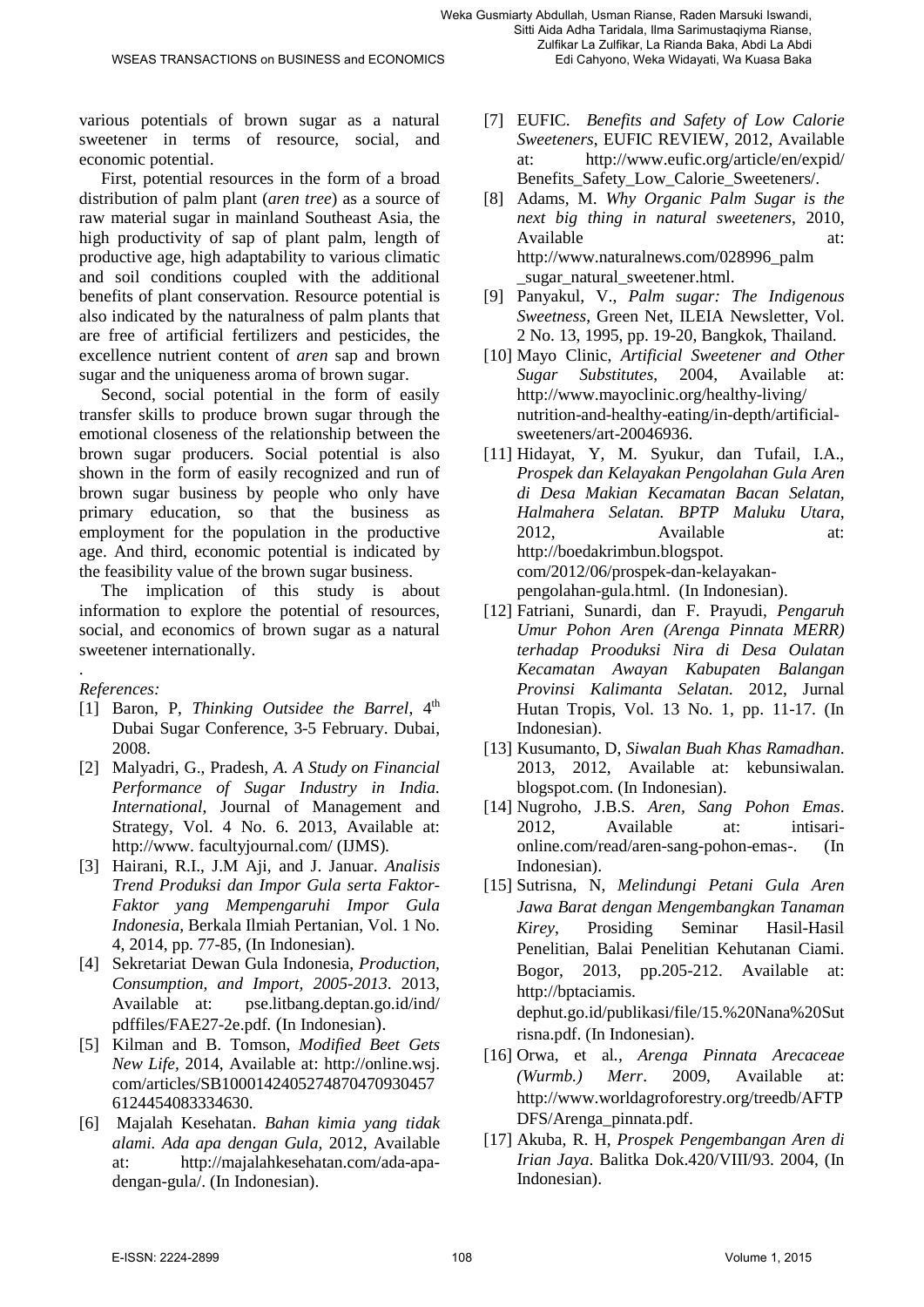- [18] Mariati, R., *Potensi Produksi dan Prospek Pengembangan Tanaman Aren (Arenga pinnata MERR) di Kalimantan Timur.* Jurnal AGRIFOR. Vol. 12 No. 2, 2013, pp. 196-205. (In Indonesian).
- [19] Ditjen Perkebunan. *Perkembangan aren di Indonesia*. Prosiding Seminar Nasional Aren. Balai Penelitian Tanaman Kelapa dan Palma Lain. 2004, pp. 138-144, (In Indonesian).
- [20] Effendi, D.S, *Aren, Sumber Energi Alternatif*. Warta Penelitian dan Pengembangan Pertanian. Vol. 31 No. 2, 2009, pp. 1-3, (In Indonesian).
- [21] Rumokoi, M. M. M., *Manfaat Tanaman Aren*. Buletin, Balitka No. 10, 1990, pp. 1–28, (In Indonesian).
- [22] Lutony,T.L, *Tanaman Sumber Pemanis*. Penebar Swadaya. Jakarta. 1993, (In Indonesian).
- [23] Syakir dan D.S. Effendi, *Prospek Pengembangan Tanaman Aren (Arenga pinnata MERR) untuk Bioetanol, Peluang dan Tantangan*. Workshop Peluang, Tantangan dan Prospek Pengembangan Aren untuk Bioetanol Skala Industri dan UMKM. Vol. 9 No. 1, 2010, pp. 36 – 46. (In Indonesian).
- [24] [Pongsattayapipat,](http://www.researchgate.net/profile/Ratchada_Pongsattayapipat) R, [A. S. Barfod,](http://www.researchgate.net/profile/Anders_Barfod2) *Economic Botany of Sugar Palms (Arenga pinnata Merr. and A. Westerhoutii Griff, Arecaceae) in Thailand*. Thai Journal of Botany. Vol. 1 No. 2, 2009, pp.103-117.
- [25] [Chantaraboon,](http://www.oalib.com/search?kw=Anucha%20Chantaraboon&searchField=authors) A., [I. Burikam,](http://www.oalib.com/search?kw=Intawat%20Burikam&searchField=authors) [S. Pampasit,](http://www.oalib.com/search?kw=Savent%20Pampasit&searchField=authors) and [R. Pongsattayapipat,](http://www.oalib.com/search?kw=Ratchada%20Pongsattayapipat&searchField=authors) *Method for the Economic Recovery of Sugar-palm (Tao) (Arenga westerhoutii Griff.) Community Forests*. [Songklanakarin Journal of Science and](http://www.oalib.com/journal/6074/1)  [Technology.](http://www.oalib.com/journal/6074/1) 2010, Available at: http://www. researchgate.net/publication/258109336\_Metho d\_for\_the\_economic\_recovery\_of\_Sugarpalm\_%28Tao%29\_%28Arenga\_westerhoutti\_ Griff.%29\_community\_forests.
- [26] Florido, H.B, P.B de Mesa, *Sugar Palm [Arenga pinnata (Wurmb.) Merr.]*. Research Information Series on Ecosystems. 2003, Vol. 15 No.`2,`pp.1-7.
- [27] Wikipedia, *Palm Sugar*. 2009, Available at: [http://en.wikipedia.org/wiki/Palm\\_sugar.](http://en.wikipedia.org/wiki/Palm_sugar)
- [28] Cardona, J.M., J. Andreu, and S. Cano, *A n*ew *Risk History: The Eastern Europe Case*. WSEAS Transactions on Business and Economics. Vol. 11. 2014, pp. 188-198.
- [29] Ecobuddy, *Palm Sugar an Ancient Secret to Women's Health*. 2012, Available at: [http://ecobuddy.in/powdered-palm-sugar/](http://ecobuddy.in/powdered-palm-sugar/%20womens-health/)  [womens-health/.](http://ecobuddy.in/powdered-palm-sugar/%20womens-health/)
- [30] The Philippine and Nutrition Research Institute, *Perbandingan Mineral Makro dan Mikro pada Gula Merah (Coconut Palm Sugar) dan Gula Pasir (Refined White Sugar*). 2000, Available at: [www.gulamerahyogya.blogspot.com.](http://www.gulamerahyogya.blogspot.com/) (In Indonesian).
- [31] Detikhealth. *Kenapa Gula Aren lebih Sehat dari Gula Pasir.* 2011, Available at: http://health. detik.com/ read/2011/01/11 /075447/1543689 /766/kenapa-gula-aren-lebihsehat-dari-gula-pasir. (In Indonesian).
- [32] OTR Organic Farm Product. *Organic Powdered Palm Sugar.* 2014, Available at: http://www.otrfarms. com/Palm%20sugar.html.
- [33] Abdullah, W.G, et al, *Mathematical Model of Factors Influencing the Consumption of Brown Sugar in Southeast Sulawesi*, 2<sup>nd</sup> International Conference Mathematical, Computational and Statistical Sciences (MCSS'14), May 15-17. Proceeding, Gdansk, 2014.
- [34] Kantnerova, L., S. Kucera, *Investment in Today's Turbulent Markets.* WSEAS Transactions on Business and Economics. Vol. 11. 2014, pp. 1-11.
- [35] Krause, J, *Risk Management in Companies and The Importance of Selected Measures for Overcoming The Crisis***.** WSEAS Transactions on Business and Economics. Vol. 11. 2013, pp. 133-141.
- [36] Rianse, U., La Rianda, and Abdi, *Kajian Perilaku Konsumen Gula Merah di Sulawesi Tenggara*. Laporan Penelitian Unggulan Perguran Tinggi. Universitas Halu Oleo. Kendari. 2013, (In Indonesian).
- [37] Putra, H. H, *Ekplorasi Permasalahan dan Potensi dalam Pengembangan Usaha Gula Aren sebagai Komoditi Unggulan di Kabupaten Rejang Lebong.* 2013, Available at: http://longbeach bengkulu.blogspot.com /2013 /02/potensi-dan-permasalahan-gula-arendi.html.
- [38] BPS, *Berita Resmi Statistik No. 38/05/Th. XVII, 5 Mei 2014.* Keadaan Tenagakerjaan Februari 2014. p. 2 – 5. 2014, (In Indonesian).
- [39] Sugiartono, S, *Analisis Pendapatan dan Efisiensi Gula Merah (di Desa Dukuh, Kecamatan Ngadiluwih, Kabupaten Kediri), Jawa Timur*. Jurnal Department of Agribisnis Universitas Muhamadiyah Malang. 2006, Available at: http://student-research.umm.